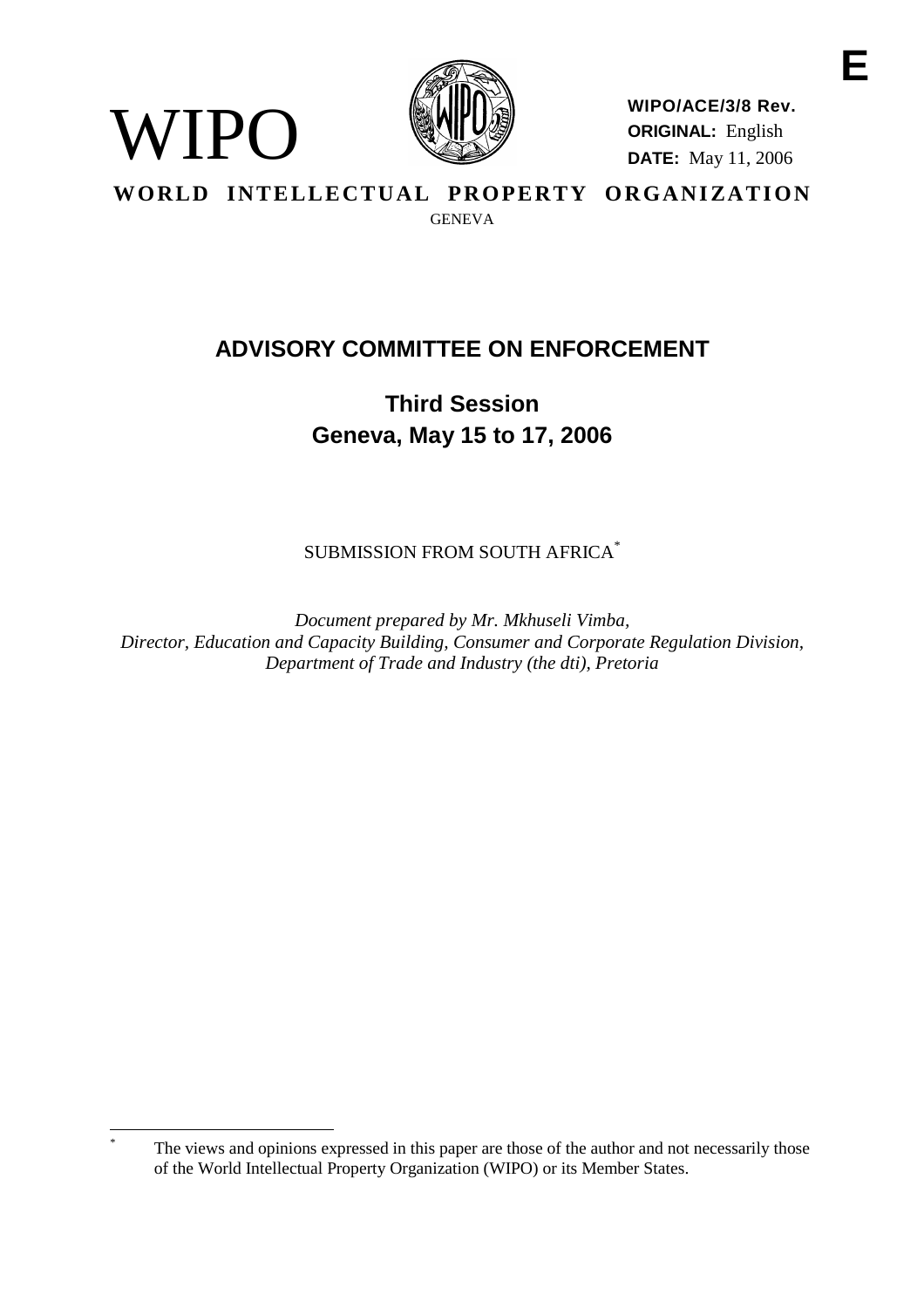## WIPO/ACE/3/8 Rev. page 2

#### Introduction

It is a great honour and privilege for me to be invited to address this Advisory Committee on Enforcement. The Department Trade and Industry (the dti) and people of South Africa are grateful to be part of this occasion and of the existence of the Committee and are hoping that it will play a significant role in enforcing IP rights. This session comes at a time when the people of South Africa have joined together to celebrate 12 years of democracy. Thus to be part of today's Third Session on Enforcement ought to be seen as a double celebration.

The trade in counterfeit products results annually in huge losses to most industries that might eventually cause industries to collapse and legitimate business to fall into the hands of the criminals. In a recent survey commissioned by the Department of Trade and Industry, it was found that during the period 2001 –2005, the total number of all suspected counterfeit goods seized by all law enforcement agencies was more than 20 million items, with a combined value of more than R 1 billion. Only just more than 1 million of theses items were not declared to be counterfeited goods. All of this strangles the economy and results in job losses, loss of taxes and the further burdening of the socio-economic development in South Africa. The responsibility to balance the protection of legitimate businesses with the responsibility towards consumers will always be that of Government.

The Trademarks Act is aimed exclusively at regulating the law relating to trade marks in South Africa and provides inter alia, definitions on the nature and functions of trademarks, requirements for registration and the ambit of protection afforded to registered trademarks. In addition to the protection afforded under this Act, the proprietor may also rely on the law of copyright, patents and designs as well as the common law remedies of passing off and unlawful competition in order to protect against the unlawful use of its intellectual property. As a result, trademarks should not be viewed in a vacuum, but rather in conjunction with other intellectual property rights that may be available to the trademark proprietor.

Section 33 of the Trademarks Act provides that no person shall be entitled to institute any proceedings under section 34 in relation to a trademark not registered under the Act provided that nothing in the Act shall affect the rights of any person at common law, to bring an action against any other. It is therefore a requisite that a trademark must be registered in order for there to be an infringement proceedings. This section confirms that the registration of a trademark does not affect the rights that the party may have in order to bring an action based on the passing off and unlawful competition under common law.

In addition to the protection afforded under the Trademarks Act, the Counterfeit Goods Act no 37 of 1997 (CGA) was promulgated to enforce and protect intellectual right holders against acts of counterfeiting and piracy and implements the Trips enforcement requirements. The CGA enables the owner of certain intellectual property rights or any other person with an interest in the protected goods, including the licensee, importer, exporter, distributor and/or a duly authorized attorney or agent, to obtain legal relief speedily and efficiently against persons involved in counterfeiting or piracy on either a criminal or civil level. In accordance with Trips, the CGA only relates to copyright, trademark and certain marks under our Merchandise Marks Act

The dti is responsible for creating and maintaining regulatory systems that provide transparent, efficient and coherent regulatory services for business and access to redress for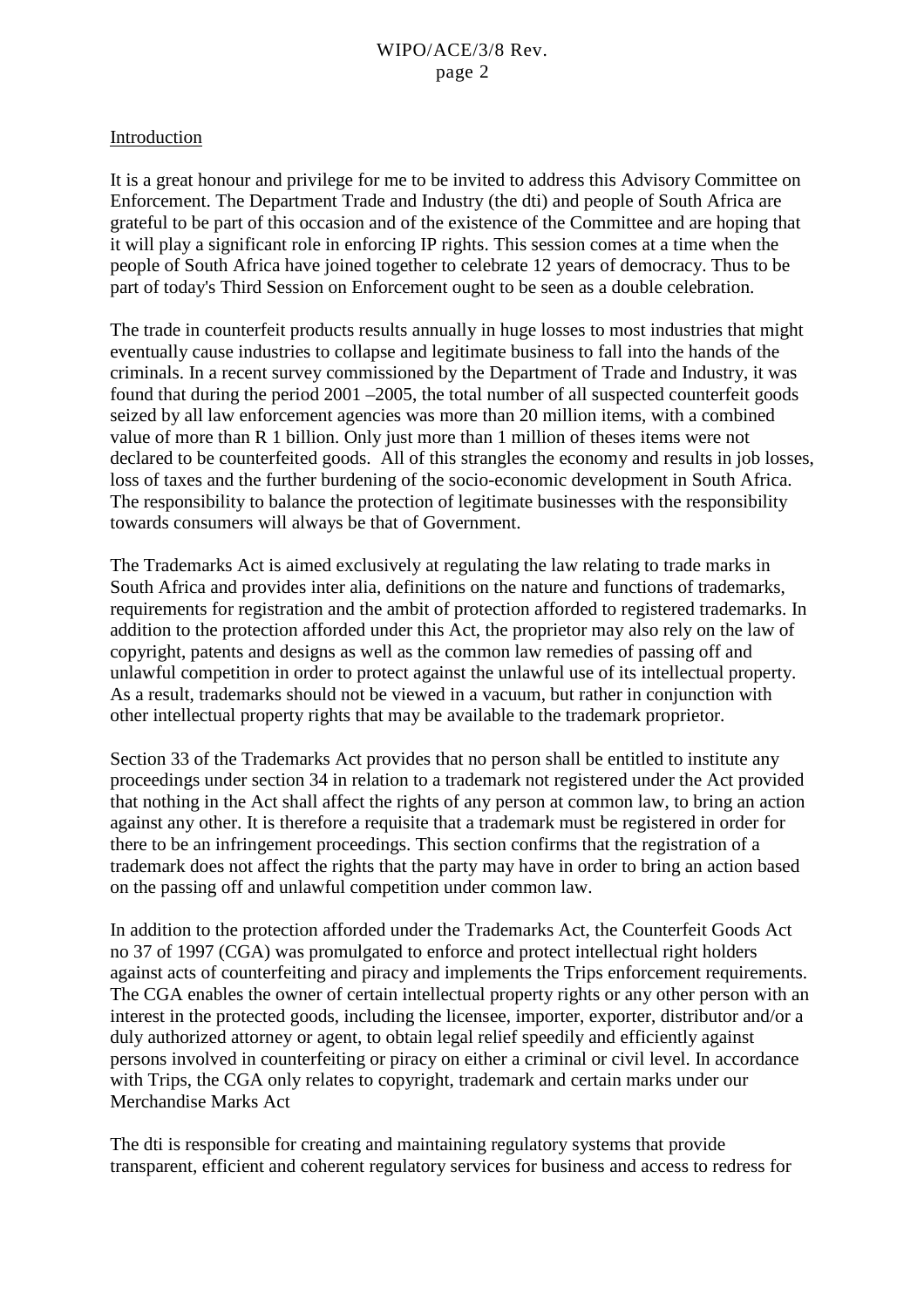#### WIPO/ACE/3/8 Rev. page 3

investors and inventors, consumers and small businesses. This is achieved through the Office of Company and Intellectual Property Enforcement (OCIPE). It needs to be mentioned that OCIPE has three functional directorates that are responsible for enforcement, namely,

- Education and Capacity Building
- Investigations, and
- Monitoring and Complaints

Apart from being the custodian of the legislation, the dti also performs an enforcement function and has inspectors that are appointed in terms of the Counterfeit Goods Act. In order to rely on the provisions of the CGA, the counterfeit goods must infringe either a trademark, which is registered in South Africa, or a copyrighted work and/or the counterfeit goods must contain a prohibited mark. Therefore, in order to ensure that IP right holders can effectively combat counterfeiting in South Africa, it is therefore necessary to ensure that their trademarks are registered in South Africa. Owners of Intellectual Property Rights may approach the dti, South African Police Service (SAPS) or South African Revenue Services (SARS) Customs official for assistance should they be of the opinion that those rights are infringed. Counterfeit products are mostly imported and therefore SARS Customs officials play a significant role in keeping the counterfeits away from our South African ports (including sea and airports), streets and shops.

#### Information on activities to raise awareness of decision-makers

South African decision -makers receive extensive training from the WTO on trade related matters. For example, the Trade and Industry Portfolio Committee on IP attends training at the WTO and are well versed with trade related matters.

In addition to this the Deputy Minister of Trade and Industry responsible for the first economy is responsible for international trade and has sound knowledge of IP.

## *Education of the young generation on IP rights*

In an attempt educate the younger generation on the protection of intellectual property, the dti embarks on University outreach programs whereby students and researchers are sensitized on issues of copyright and are instilled with a respect for intellectual property. The dti is in the process of formalizing a co-operation agreement with the Department of Education in order to ensure that IP related subjects are included in academic curricula.

## *Sensitization of consumers and information exchange to broaden the experience of the judiciary on IP matters*

The dti, in a bid to establish a focused and strategic intergovernmental approach to the enforcement of IP related matters, is formalizing co-operation agreements with provincial consumer and economic affairs offices, which falls under the Department of Finance.

OCIPE produces information in the form of training manuals, brochures pamphlets and other publications for public dissemination. Regular workshops and information sessions are held with the public in order to sensitize them of the dangers of purchasing counterfeit products. The co-operation agreement with the Department of Finance, has so far resulted in workshops being held with provincial consumer affairs offices and targeting consumers at grassroots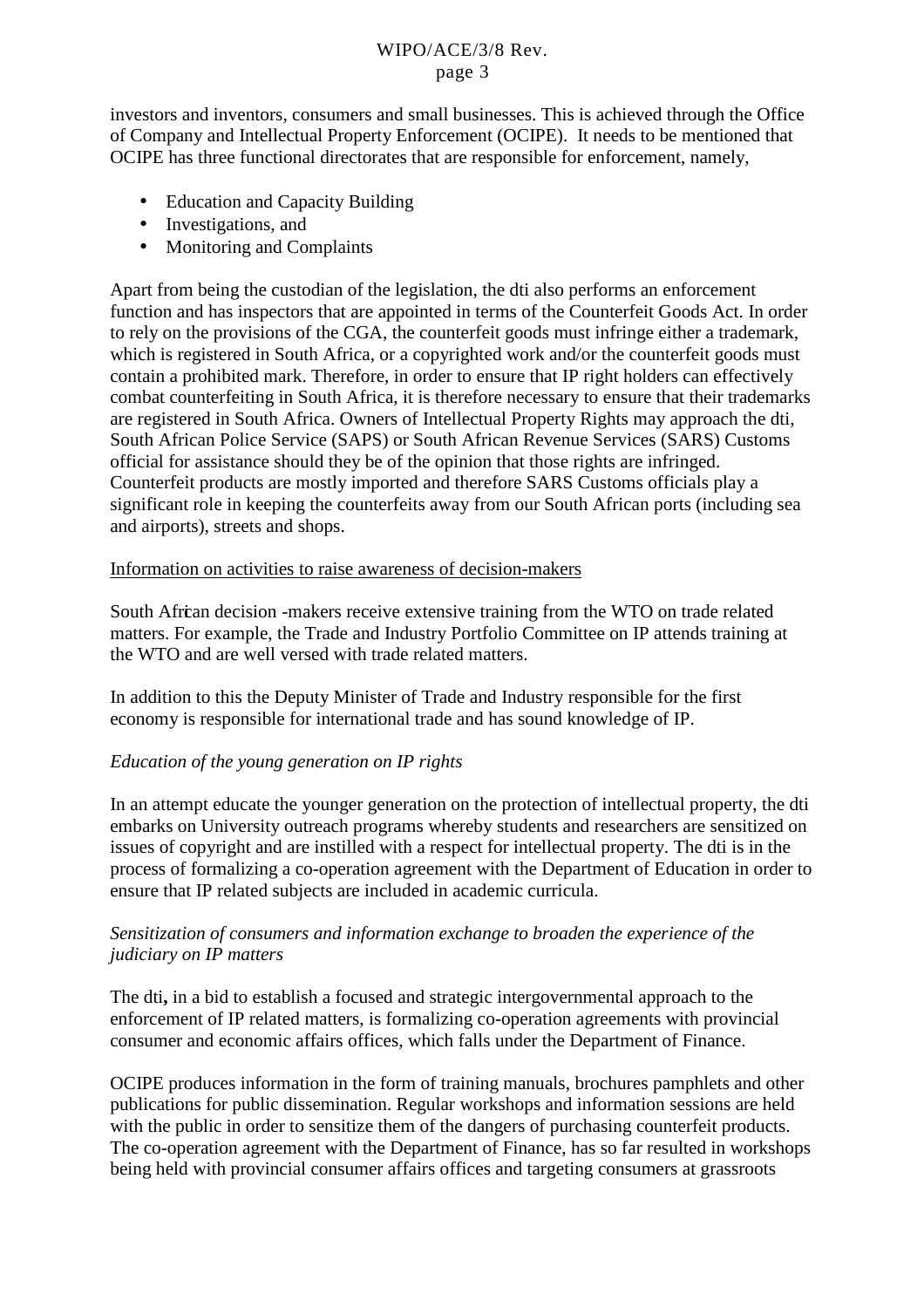levels through community policing forums. The rationale behind these workshops is to ensure that consumers spearhead the fight for IP rights. The dti is strongly of the view that in order to curb the incidences of counterfeit products, one should begin by destroying the market for counterfeit goods. This can be done only by sensitizing consumers.

The dti is also forging co-operation agreements with the Departments of Health and Science and Technology in respect of the pharmaceutical industries and patents. These governmental departments have shown a keen interest in partnering with our office to curb IP related crimes.

The Office is also responsible for the training and education of the judiciary which includes judges, magistrates as well as the prosecuting authority. The relationship with the judiciary has worked very well in that the inspectors, prosecutors and magistrates work together with the police and customs officials. This has led to speedy finalisation of cases. For instance this is evident in the landmark case of State v Ferhard Mohamed wherein the Pretoria Specialised Commercial Crime Court sentenced Mr Mohamed for dealing in counterfeit goods, to 18 months imprisonment or alternatively the payment of a fine of R90 000, with a further 18 months imprisonment suspended for five years. The Justice College has since included intellectual property into its curriculum.

While South Africa does not have a dedicated court to hear IP related cases, certain judges are known to have developed expertise in hearing IP cases. In an effort to broaden the judicial and magisterial expertise in the field of IP, the office engages in specialized training programmes for members of the judiciary, namely, the prosecutors and magistrates.

# *Capacity-building and educational programs to enhance the skills of customs and police officials in the area of enforcement of IP rights*

The dti is also responsible for the implementation of policies and legislation by strengthening the capacity of enforcement role players through information sharing and training. In terms of the CGA three enforcement agencies, being the Police, Customs officials as well as the dti share enforcement responsibilities.

OCIPE produces information materials for internal and external stakeholders and for the broader public. This information material is also used for marketing the work of OCIPE in conferences, seminars and in workshops. The directorate also builds the capacity of regulators. It sensitizes the different law enforcement agencies on the importance of enforcing the relevant legislation and to a common understanding of what information should be obtained by and provided to the various enforcers for successful enforcement through workshops and by providing the enforcers with necessary training material.

This office has a mandate to enforce the provisions of the CGA in response to the enforcement provisions contained in part 3 of the Trade Related Agreement on Intellectual Property Rights (TRIPS). The target groups for this directorate are law enforcement agencies such as SAPS, SARS, NPA, Magistrates and other stakeholders including paralegals.

The Education and Capacity Building Directorate of OCIPE represents the dti on the stakeholder organizations involved in education and capacity building and is responsible for strategizing and co-coordinating the efforts of all governmental enforcement agencies under the Counterfeit Goods Act.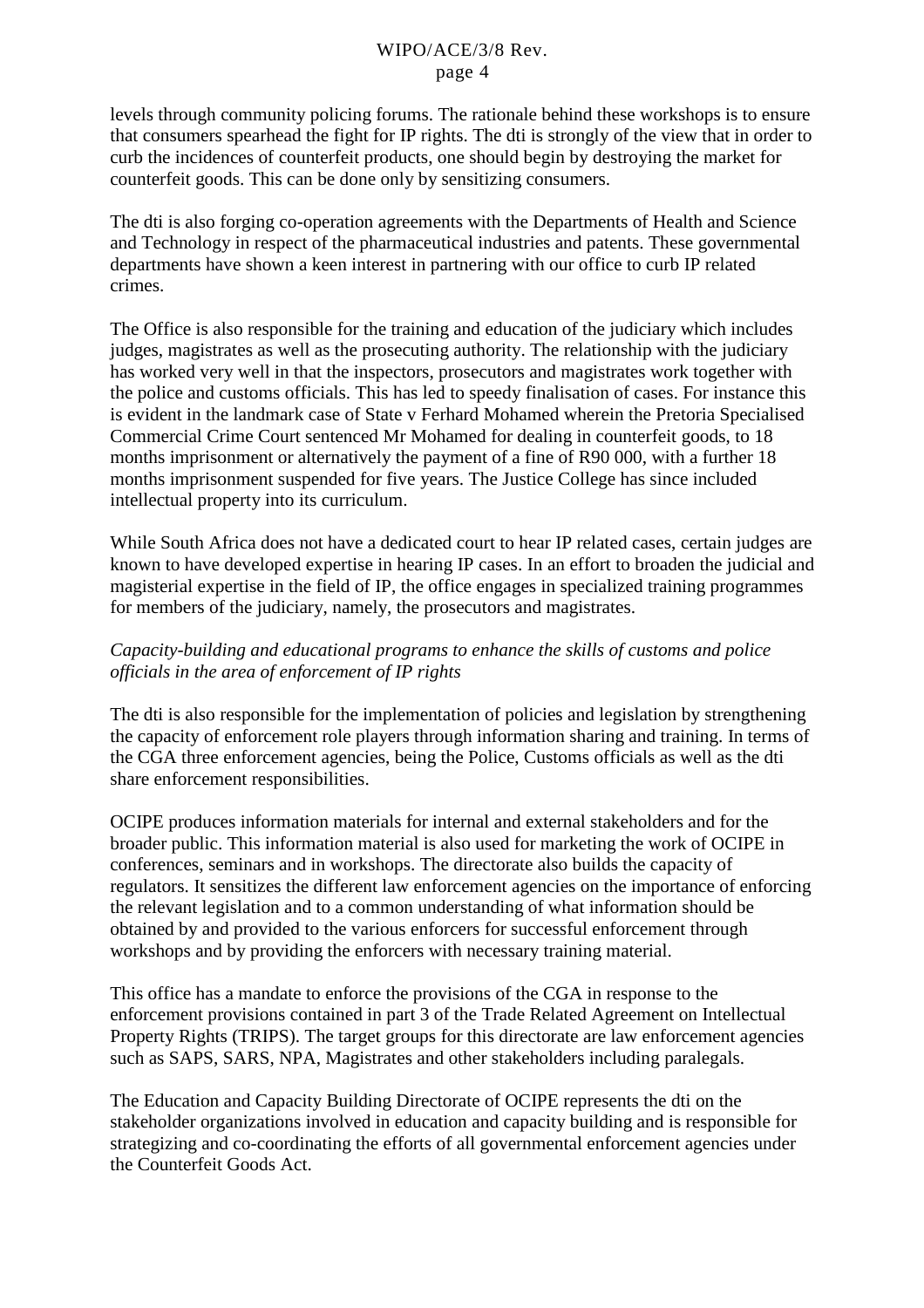#### WIPO/ACE/3/8 Rev. page 5

As mentioned above, through the work of OCIPE, it has become apparent that there is a need to develop a detailed training manual on the CGA for all our enforcement role players. The content we have developed is needs-driven and is largely based on practical experience gained through enforcement of the Act. The training manual is used as a tool to train enforcement agencies in order to increase their knowledge about the Counterfeit Goods Act. Furthermore, the manual has become the cornerstone of enforcement of Intellectual Property Rights. The training manual addresses the specific needs of the different role players and recognizes prior learning.

The manual's main objective is focused on training of inspectors in procedural and other issues as outlined in the Act. Inspectors are authorized officials appointed by the Minister of Trade and Industry to search and seize suspected counterfeit goods. The CGA is complaints-driven and inspectors act on complaints and information received from whistleblowers regarding IP. This ladies and gentlemen has led to uncovering of big consignments of counterfeit goods and to prosecutions. Although these inspectors come from three government institutions their roles and responsibilities when it comes to the enforcement of IPR in term of the CGA are similar.

The CGA created the employment of depot managers whose roles and responsibilities are included in the content that will be provided. The manual should be designed in such a way that it is available in hard copy and in an electronic format. It must also be in a format that it could be changed and amended to keep it current, updated and relevant.

OCIPE has also pushed the boundaries and/or the frontiers and has included non-governmental organizations such as paralegals and community policing forums. The rationale behind this is to make people at grass roots level aware of the dangers that counterfeiting has towards our economy and how it affects employment, contributing to unemployment, and the dangers of buying counterfeits to their health. For example there are reported cases of ill health caused by toxic toys and counterfeited medicines.

## Impact of Counterfeiting on South African Economy

Protecting IPR and combating Intellectual Property Crime (IPC) is an underpinning factor for economic growth. Often large and well-resourced syndicates engage in the production and distribution of counterfeit goods. Such syndicates then prey on the socio-economic vulnerabilities of the in formal sector in that it is the informal sector that is usually used to distribute counterfeit goods. The sale of counterfeit goods on the streets and flea markets evidences this. In developing countries the informal economy has expanded with globalisation, and represents a significant level of economic activity, hence one may find counterfeit goods freely available within the informal sector.

#### Challenges facing the enforcement of the Counterfeit Goods Act

While South Africa has a very progressive CGA, the Act does contain certain provisions which may hamper or obstruct the efficient enforcement of IP rights.

The Act contains certain prescriptive time periods, for instance the Act provides that the complainant must lay a criminal charge within three days of receiving a notice of seizure by the inspector. Failure to accede to this results in goods being released on prescription grounds.

Furthermore the Act provides that goods are to be released if the State fails, within ten days of the date of the notice mentioned , to inform the suspect of its intention to institute criminal